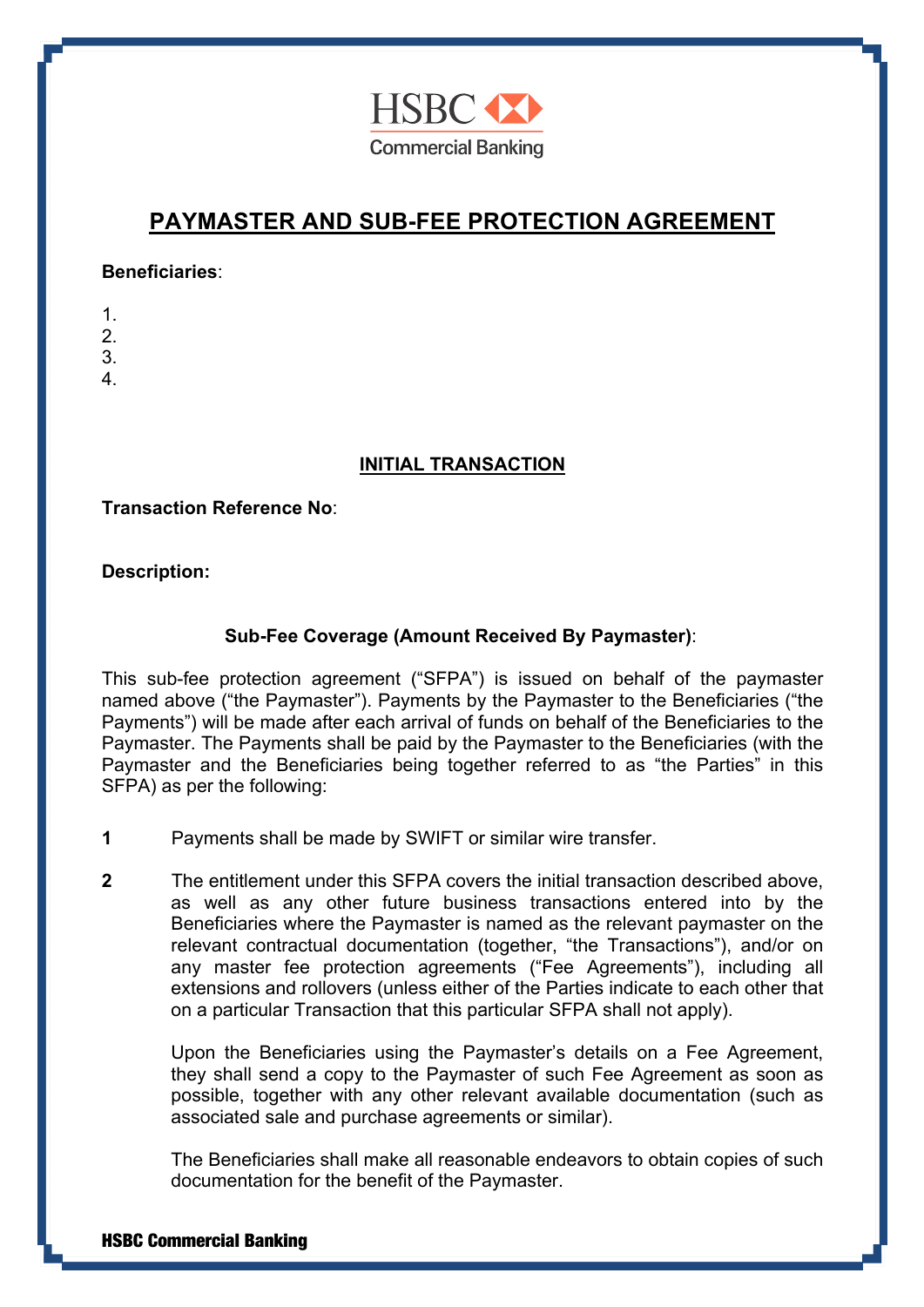**3** The Payments will be made by the Paymaster without protest, significant delay or deductions, other than standard bank charges and a paymaster fee of 0.5% (zero point five per cent), subject to a minimum fee of \$5,000 (five thousand US dollars) or €5,000 (five thousand Euros), as appropriate depending on the currency in question, per tranche of incoming funds, and an overall minimum fee of \$50,000 (fifty thousand US dollars) or €50,000 (fifty thousand Euros), as appropriate, over the life of a particular Transaction.

- **4** The Parties herewith irrevocably agree that they do not assume any responsibility for the Transactions and cannot be held liable for any reason associated with it.
- **5** Nothing in this SFPA shall be construed as creating any form of partnership or employee/employer relationship between the Parties.
- **6** This SFPA shall be valid, legally binding and enforceable even if any of the specific details of the Transactions, or the relevant transaction codes, are changed by the banks involved, and/or by any of the Parties at any point during the Transactions. However, the Parties shall be entitled to change their bank details at any time upon reasonable notice in writing to the Paymaster.
- **7** All disputes arising regarding this SFPA shall be resolved by binding arbitration in Georgia, USA.
- **8** The Parties agree that they shall not, for a period of seven (7) years from the date of this SFPA, attempt, directly or indirectly, to contact the others' business and professional sources or contacts (including banks, investors, sources of funds, etc.) ("Business Sources"), or negotiate with another Party's Business Sources or make use of any confidential or private information of any of the others, except through the relevant other Party, or with the express written consent of the other Party as to each such contact.

For the avoidance of doubt, this means that the Parties shall not contact, deal with or enter into business transactions with any Business Source provided by the other unless written permission has been obtained from the other relevant Party disclosing the same. The restrictions stated above shall not apply when one Party had a previous active business relationship with the relevant other Party's Business Source, or where a Party learns of another Party's Business Source by a wholly independent third party in good faith at some point in the future.

**9** The Parties agree not to disclose any of each others' Confidential Information to any one else, unless specifically authorised in writing by the relevant other Party. For the purposes of this SFPA, "Confidential Information" shall mean any kind of clearly private, sensitive or confidential information including (without limitation), unofficial or highly personal information relating to any of the Parties, and information of whatever nature regarding the business arrangements of any of the Parties themselves or their employees, clients and associates, including business workings, plans, fee agreements, contracts, and/or literary works such as manuscripts, screenplays, treatments and synopses.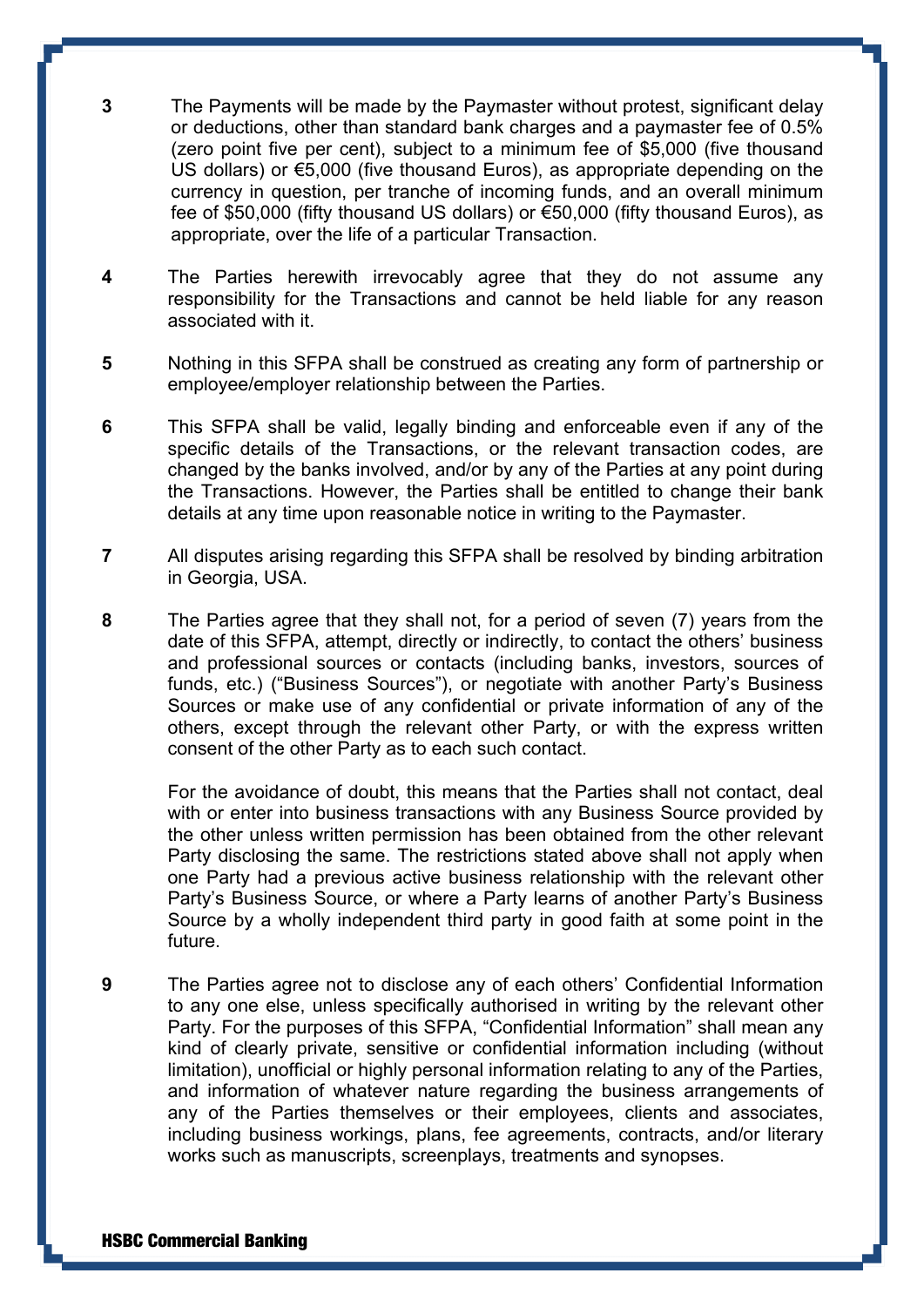The requirements of this SFPA as regards to Confidential Information shall not apply to any information which has been legally put into the public domain, or when the relevant Party legitimately learns of the Confidential Information in question by a wholly independent third party in good faith at some point in the future.

- **10** For the avoidance of doubt, the Parties confirm they have no objection to any of the Beneficiaries assigning the fees they receive under the Transactions, in part or in whole, however notice of this shall be giving in writing to the Paymaster.
- **11** Electronic and/or faxed transmission of the signed SFPA shall be valid, legally binding and enforceable in respect of all its provisions.
- **12** The Payments shall, unless otherwise agreed between the Parties, be sent to the Beneficiaries in the same currency in which they arrived to the Paymaster's relevant account.
- **13** The Beneficiaries, whose names and signatures appear below, hereby accept by their signatures the Paymaster to act in all respects as the paymaster for the purposes of the Transactions, under the terms of this SFPA.
- **14** For the avoidance of doubt, Payments shall only be made to the Beneficiaries if a relevant Transaction has successfully been concluded.
- **15** In the event of a Beneficiary requesting that his or her share under this SFPA be paid by installments rather than in one payment, after the first payment, the payment of subsequent installments shall be subject to a fee of 1% (one per cent) of the value of the relevant installment, from a minimum of US \$250 (two hundred fifty US dollars) or €250 (two hundred fifty Euros) as appropriate up to a maximum fee of US \$15,000 (fifteen thousand US dollars) or €15,000 (fifteen thousand Euros), as appropriate, per installment.
- **16** In the event of a Beneficiary asking for any share of the funds due to him or her under this SFPA to be held by the Paymaster on the relevant Beneficiary's behalf for a certain length of time, the Paymaster shall be entitled to a 50% (fifty per cent) share of interest earned on such funds.
- **17** The Contracts (Rights of Third Parties) Act 1999 shall not apply to this SFPA.
- **18** The Beneficiaries agree to absolve the Paymaster of any legal, contractual or other liability in the event of third parties requesting that the Paymaster pay them in respect of the Transactions, in a case where the relevant Beneficiaries did not inform the Paymaster of any such third parties being entitled to Payments from funds received by the Paymaster.
- **19** In the event a Beneficiary requires services of the Paymaster in respect of the Transactions (e.g. assistance with setting up trust accounts, creation of corporate vehicles, legal/contractual advice, or general financial or business consultancy), these shall be dealt with by way of separate agreements to be negotiated and signed separately between the Paymaster and the relevant Beneficiary.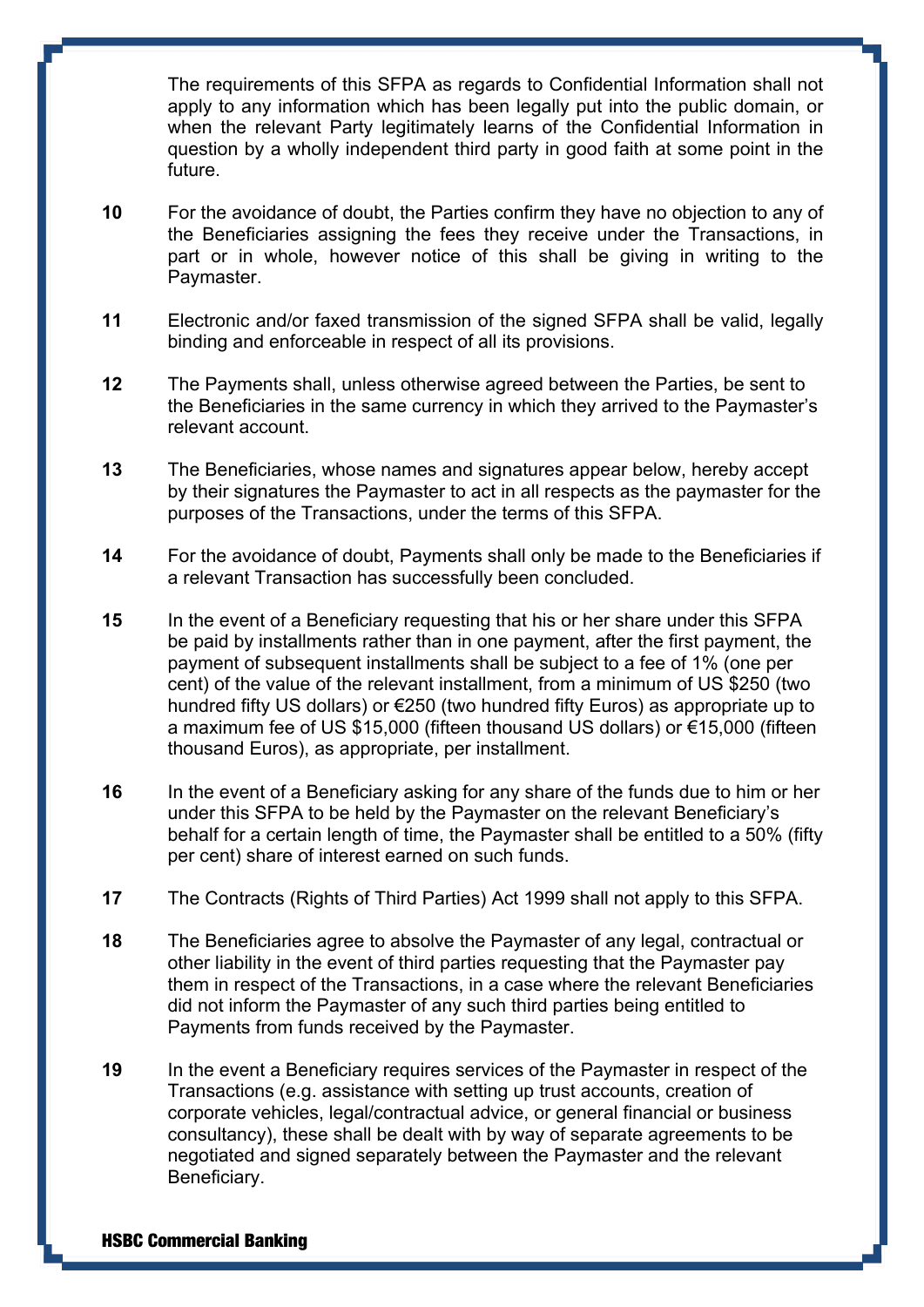**20** The Beneficiaries shall be entitled to cancel this SFPA with 1 (one) month's written notice to the Paymaster, however for the avoidance of doubt each Party shall remain entitled to any funds due to it up to the time of such termination.

**DATE OF ISSUE: \_\_\_\_\_\_\_\_\_\_\_\_\_\_\_\_\_\_\_\_\_**

The details of the Beneficiaries covered by this SFPA are as follows, together with any relevant division of funds distributed by the Paymaster: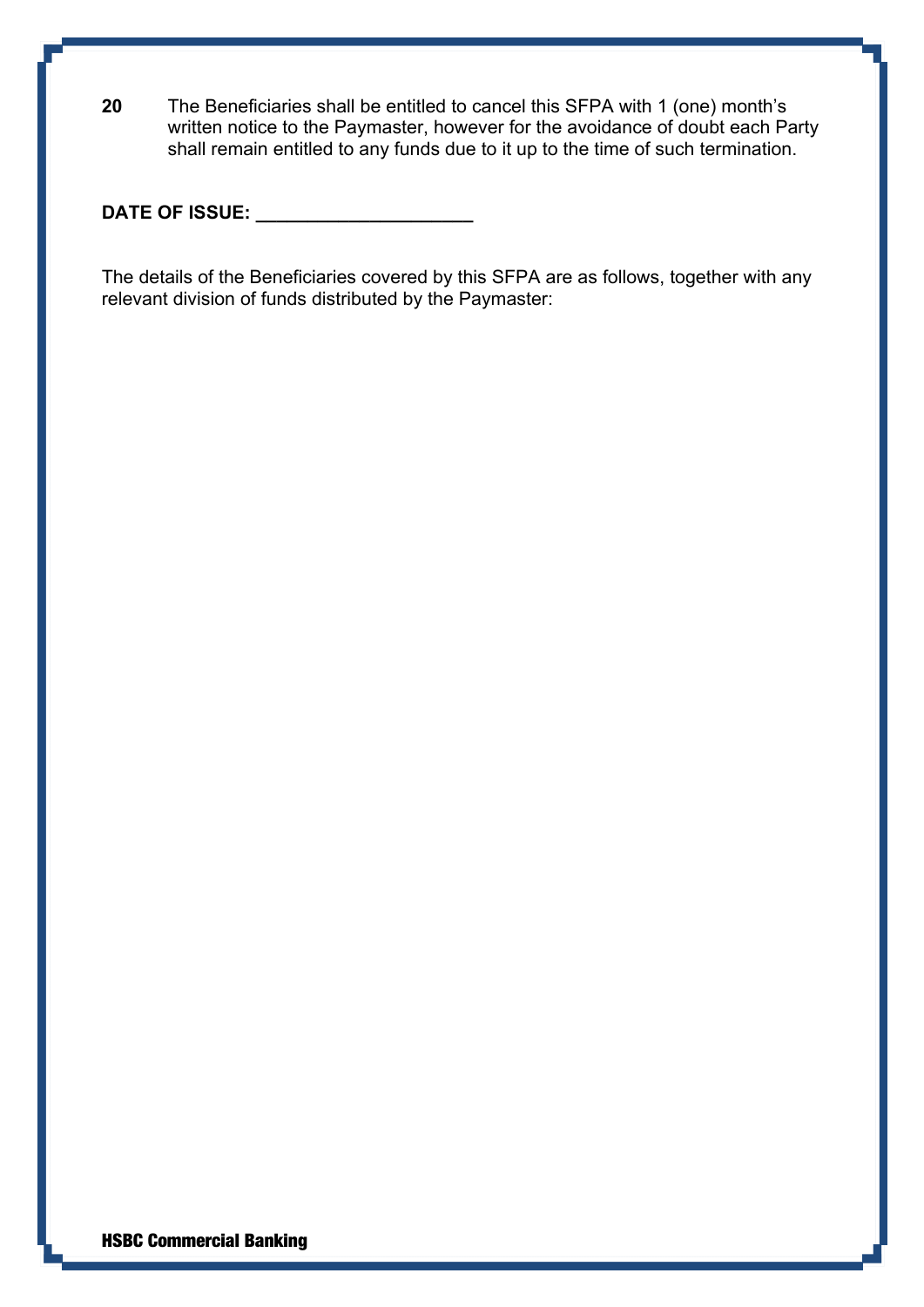#### **BENEFICIARY NO. 1**:

## TO RECEIVE \_\_\_\_\_\_\_% OF THE AMOUNTS RECEIVED BY THE PAYMASTER, LESS ANY CHARGES AS PER THIS SFPA

| Name:                              |  |  |
|------------------------------------|--|--|
| Address:                           |  |  |
| Phone/Fax:                         |  |  |
| Driver's Lic. # / eMail:           |  |  |
| Passport No./Nationality:          |  |  |
| <b>Account Name:</b>               |  |  |
| <b>Bank Name:</b>                  |  |  |
| Beneficiaries:                     |  |  |
| SWIFT:                             |  |  |
| IBAN:                              |  |  |
| Sort Code:                         |  |  |
| <b>Account Number:</b>             |  |  |
| <b>Branch Bank Address:</b>        |  |  |
| <b>Branch Bank Officer Name:</b>   |  |  |
| <b>Branch Bank Officer Tel.:</b>   |  |  |
| <b>BENEFICIARY'S</b><br>SIGNATURE: |  |  |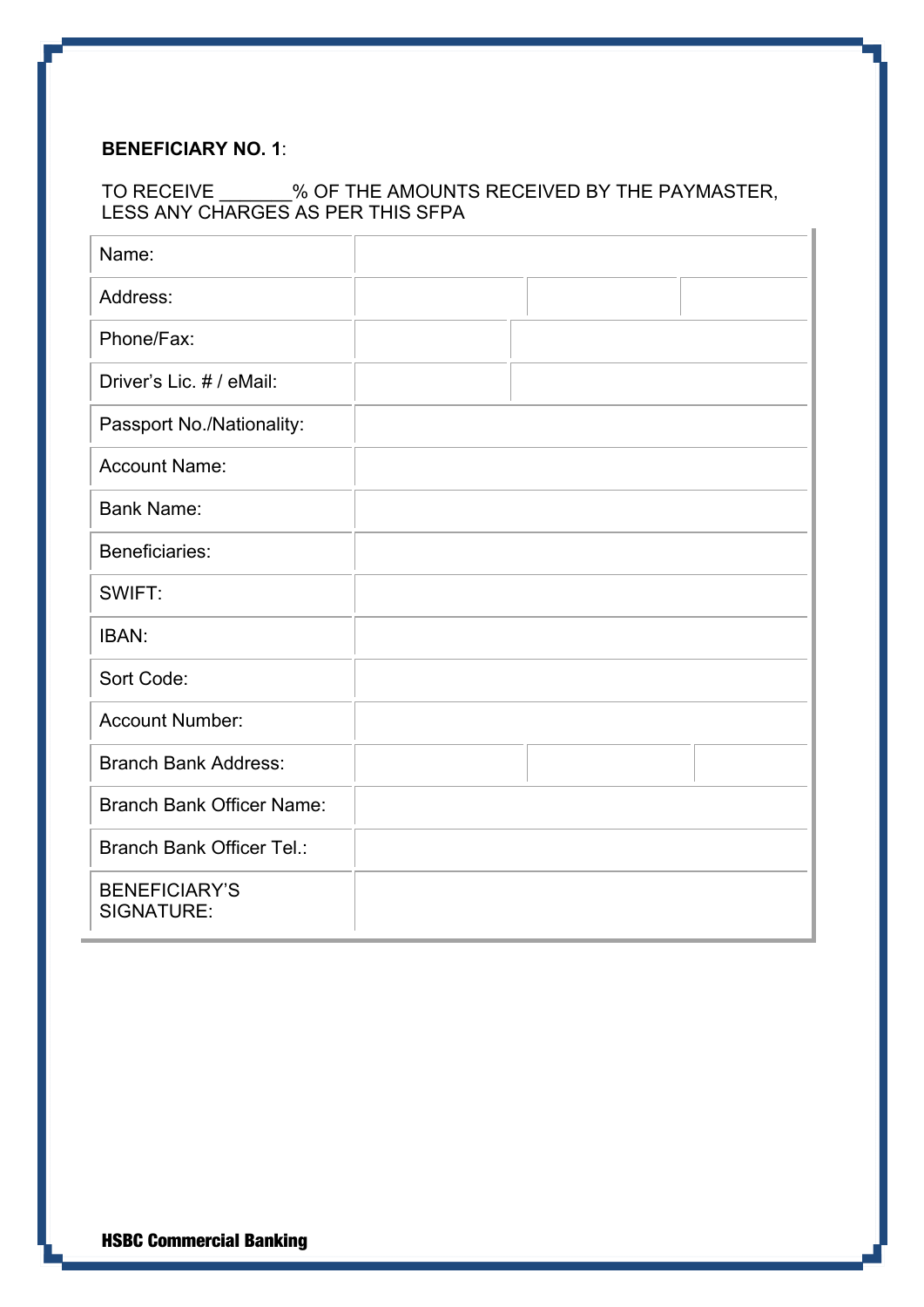## **BENEFICIARY NO. 2**:

## TO RECEIVE \_\_\_\_\_\_\_% OF THE AMOUNTS RECEIVED BY THE PAYMASTER, LESS ANY CHARGES AS PER THIS SFPA

| Name:                              |  |  |
|------------------------------------|--|--|
| Address:                           |  |  |
| Phone/Fax:                         |  |  |
| Driver's Lic. # / eMail:           |  |  |
| Passport No./Nationality:          |  |  |
| <b>Account Name:</b>               |  |  |
| <b>Bank Name:</b>                  |  |  |
| Beneficiaries:                     |  |  |
| SWIFT:                             |  |  |
| IBAN:                              |  |  |
| Sort Code:                         |  |  |
| <b>Account Number:</b>             |  |  |
| <b>Branch Bank Address:</b>        |  |  |
| <b>Branch Bank Officer Name:</b>   |  |  |
| <b>Branch Bank Officer Tel.:</b>   |  |  |
| <b>BENEFICIARY'S</b><br>SIGNATURE: |  |  |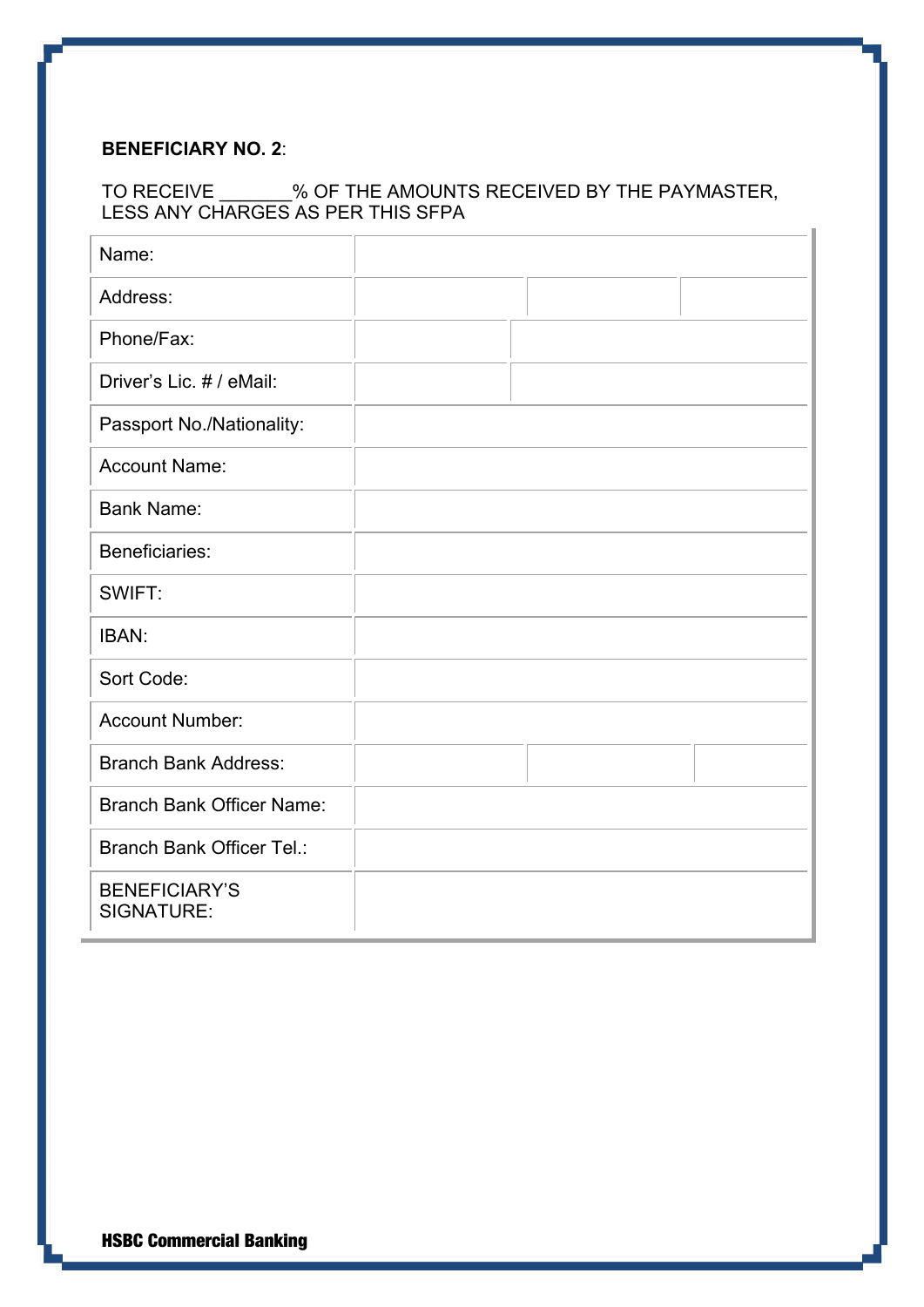#### **BENEFICIARY NO. 3**:

## TO RECEIVE \_\_\_\_\_\_\_% OF THE AMOUNTS RECEIVED BY THE PAYMASTER, LESS ANY CHARGES AS PER THIS SFPA

| Name:                              |  |  |
|------------------------------------|--|--|
| Address:                           |  |  |
| Phone/Fax:                         |  |  |
| Driver's Lic. # / eMail:           |  |  |
| Passport No./Nationality:          |  |  |
| <b>Account Name:</b>               |  |  |
| <b>Bank Name:</b>                  |  |  |
| Beneficiaries:                     |  |  |
| SWIFT:                             |  |  |
| IBAN:                              |  |  |
| Sort Code:                         |  |  |
| <b>Account Number:</b>             |  |  |
| <b>Branch Bank Address:</b>        |  |  |
| <b>Branch Bank Officer Name:</b>   |  |  |
| <b>Branch Bank Officer Tel.:</b>   |  |  |
| <b>BENEFICIARY'S</b><br>SIGNATURE: |  |  |